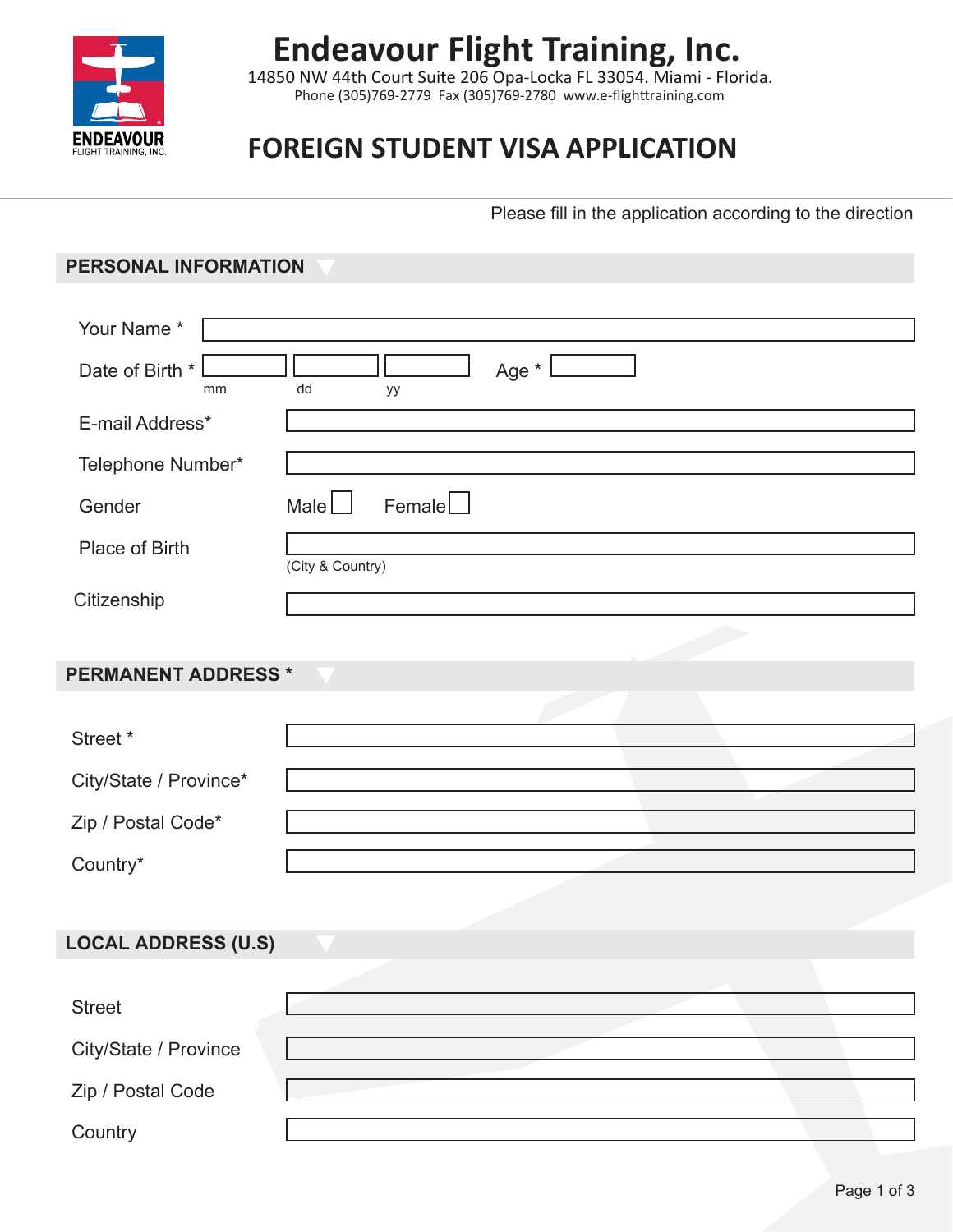

# **Endeavour Flight Training, Inc.**

Phone (305)769-2779 Fax (305)769-2780 www.e-flighttraining.com 14850 NW 44th Court Suite 206 Opa-Locka FL 33054. Miami - Florida.

### **FOREIGN STUDENT VISA APPLICATION**

Please fill in the application according to the direction

#### **COURSE INFORMATION**

Please select the Course(s) that you are applying for:

| <b>Private Pilot Certification</b><br>$\overline{\phantom{0}}$ | Airplane Single Engine Land |
|----------------------------------------------------------------|-----------------------------|
| Commercial Pilot Certificate -                                 | Airplane Single Engine Land |
| Instrument Pilot Certificate<br>$\sim$                         | Airplane                    |
| <b>Additional Aircraft Rating</b><br>$\frac{1}{2}$             | Airplane Multiengine Land   |
| CFI, CFII, MEI                                                 |                             |
|                                                                |                             |

#### **PREVIOUS EXPERIENCE (IF ANY)**

| <b>Total Hours</b>                    |  |
|---------------------------------------|--|
| Dual Instruction                      |  |
| Solo or Pilot- in- Command            |  |
| Licenses/Ratings Held                 |  |
| <b>Issuing Country</b>                |  |
| FAA Medical (Class and Issuance Date) |  |